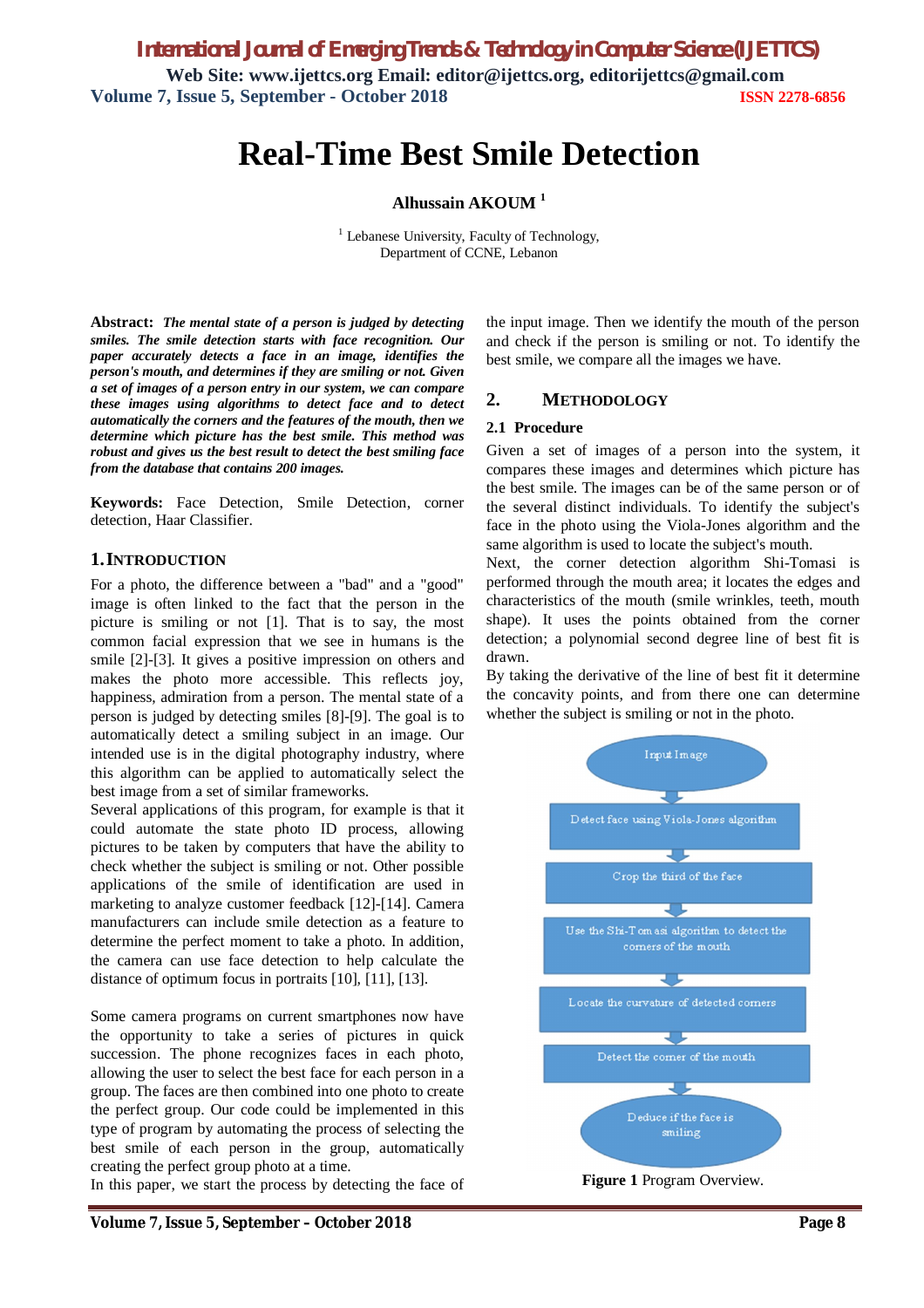#### **2.2 Smile detection**

To determine whether a subject is smiling or not, a combination of techniques is used. The first technique is tried simply to count all points of edge detection as a smiling person tended to produce more edges than someone without a smile, mainly due to the presence of teeth in a smile. However, they realized that this method was inaccurate when the subject gave a smile to the lips close together or was speechless but not smiling.

The following technique was to plot the points of edge detection, since a minimum threshold is reached, and calculate the best-fit line to the resulting point cloud. This technique combined with our first technique has proven to be an effective combination to detect the concavity of the region of the subject's mouth and the density of edge points in this area, allowing us to determine if the mouth shaped a smile.

#### **2.3 Algorithms**

#### **Viola and Jones**

The best known is the method developed by Viola and Jones in 2001 to detect the presence of a face image in real time. The technique uses pseudo-Haar features. This technique is to define rectangular and adjacent areas. Then calculating the sum of the intensities of pixels of the image in these areas. The difference between black and white rectangles gives the characteristic of pseudo-Haar.



**Figure 2** Examples of windows used to calculate the pseudo-Haar features [15].

The feature would be calculated by subtracting the sum of black pixels to the sum of white pixels (Figure 2). When Haar type wavelet passes over an image, the edges become more intense and can obtain a big difference between the white and black areas of wavelets (Figure 2) establishing a sufficiently high level of intensity, points above the threshold will probably edges. An image of a face presents many banks in different facial landmarks. To determine if a windowed region of the image is a face, several scans from different Haar features are made to ensure a high precision to detect a face [4].

#### **Shi tomasi Corner detection**

The angle sensing Shi-Tomasi is based on the Harris-Stephens corner detector [6-7], just with different threshold

settings. We begin to explain the Harris corner detector. The basic idea of the Harris detector is that we should easily recognize the point in looking through a small window and moving a window in any direction should give a big change in intensity. This method is used to locate the mouth.

Then it uses the corners detected by using the Shi-Tomasi algorithm. It uses a least squares method to fit a second order polynomial to the detected edge points. In the second term control, we get a measure of the curvature of the points detected in the zone of the mouth.

#### **3.PRODUCTION**

This initiates a Viola-Jones detection function modified waterfall. Then, the image is input in the cascade system, giving an output of the coordinates of a box that surrounds the face (Figure3).



**Figure 3** Detected face.

From the face detected the region for performing mouth mark is created. The lower third of the face region is isolated to perform the required mouth (Figure 4).<br>Detected face and mouth



**Figure** 4 Detect face and mouth.

Our final detection step is to define the location of the corners in the mouth Box. This is done using the Shi-Tomasi algorithm (Figure 5).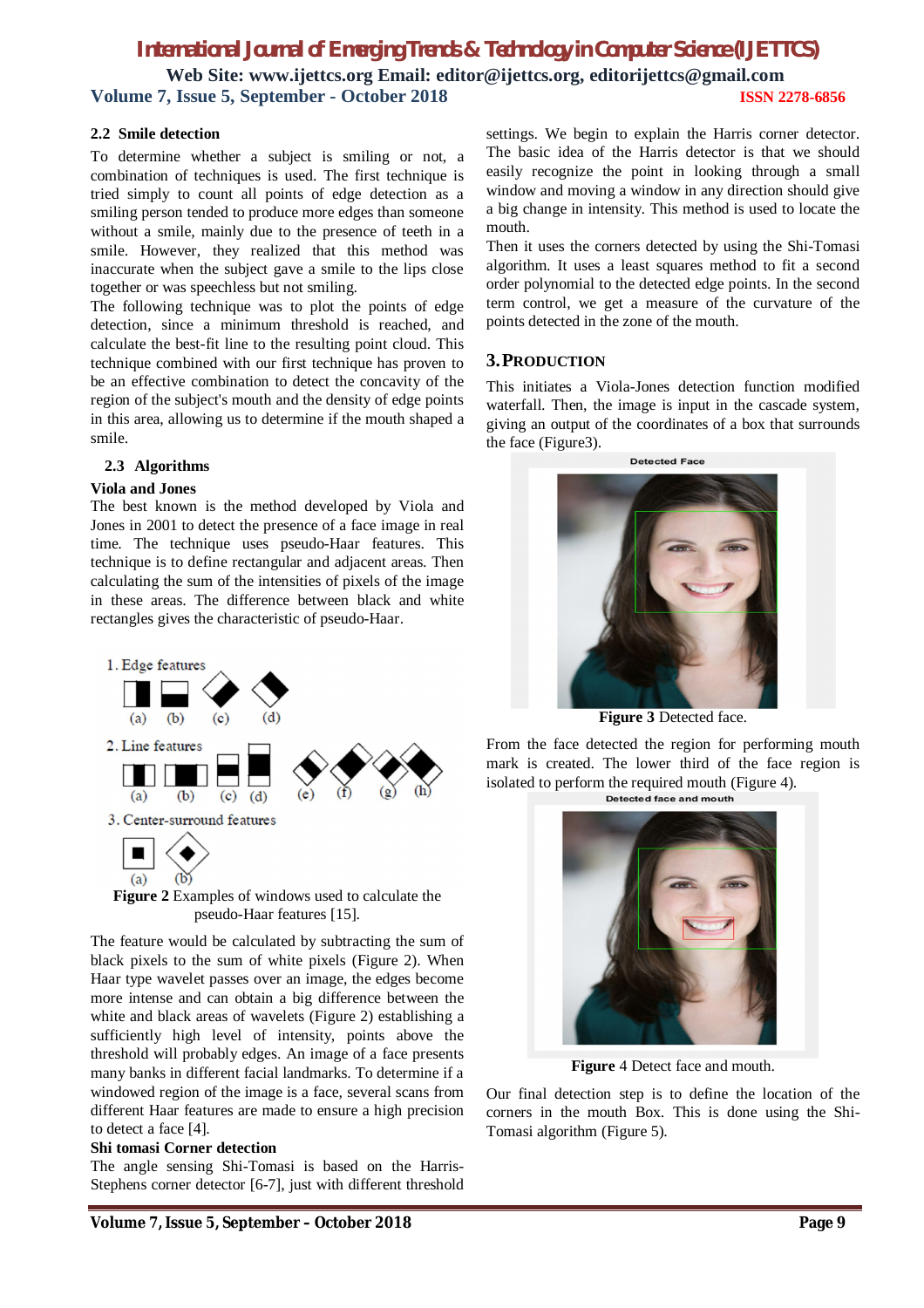

From the points detected by the Shi-Tomasi algorithm, we find the corner density parameters and curvature (Figure 5).

### **3.1 Decision tree**

It uses the decision algorithm to define the image having the best smile (Figure 6).



**Figure 6** Decision algorithm.

### **4.OUR RESULTS**

It takes 4 images to choose the best smile









**Figure 7** Distingue 4 images to select the best smile.

When determining the best smile of this set of images, the following calculation data is used in the decision tree code.

**Volume 7, Issue 5, September – October 2018 Page 10**

**Table 1**. Area density and mouth curvature settings for 4

| <b>Picture</b><br>a) | images.<br>(1)<br><b>Corner</b><br>density | (2)<br><b>Mouth</b><br>curvatu<br>re |
|----------------------|--------------------------------------------|--------------------------------------|
|                      | 15                                         | 0.0040                               |
| 2                    | 16                                         | 0.0079                               |
| 3                    | 31                                         | 0.0111                               |
|                      | 13                                         | 0.0075                               |

Photos two and three contain a high number of corner points, but the number three and four have a greater curvature. Since pictures third photo reached the minimum threshold and the greatest curvature, it was selected as the best smile photo of the whole.

In this method the best smile more is comparing to the same person, then onto different persons for having the best smile among them (Figure 8 and Figure9).





(a)  $(b)$ 



**Figure 8** (a).Detection face, (b). Face with mouth, (c). Mouth, (d). Features and (e). Curvature in the 5 successive images.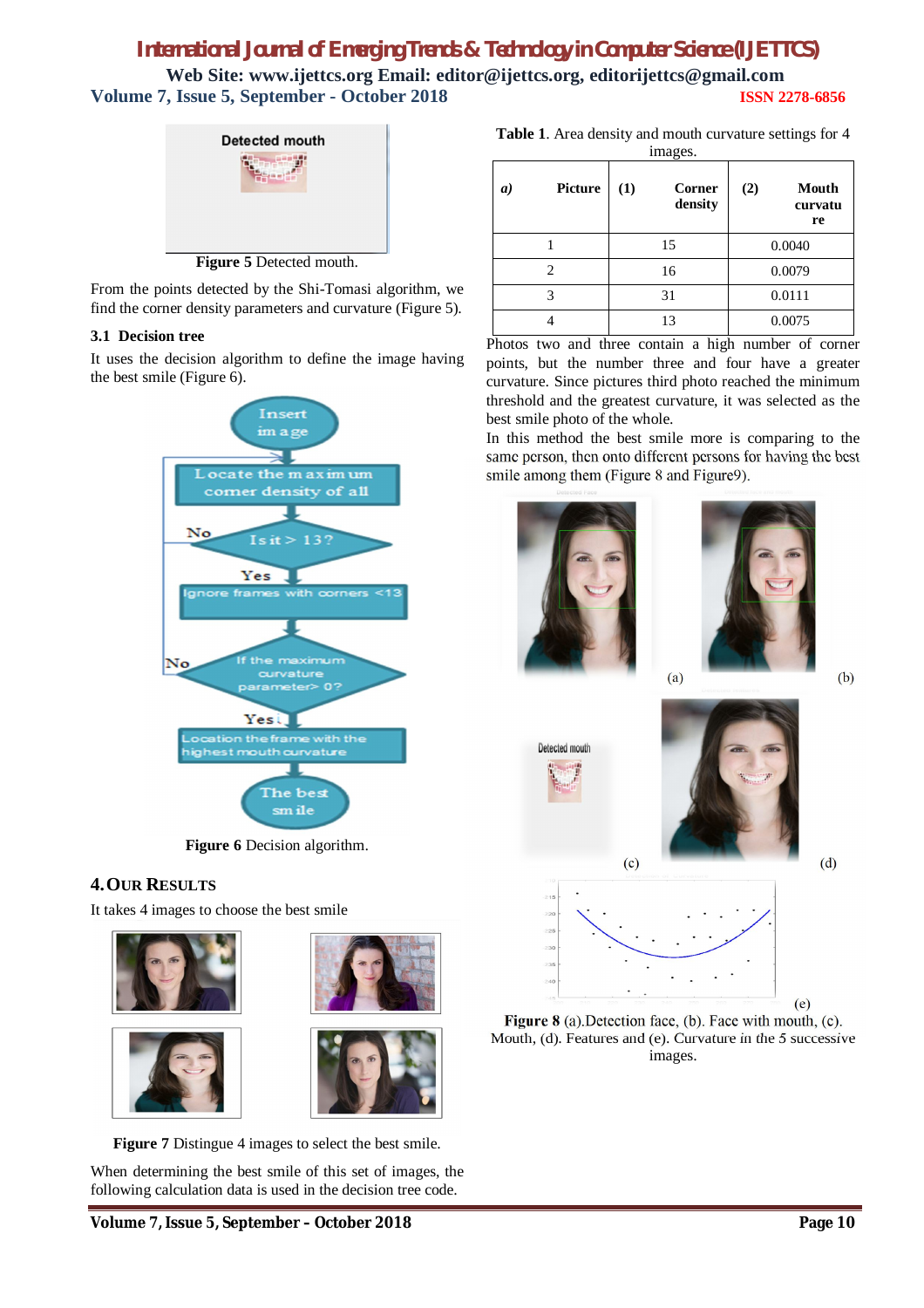120



**Figure 9** (a).Detection face, (b). Face with mouth, (c). Mouth, (d). Features and (e). Curvature in the 5 successive images.

The best smile is number 8 as it has the greater curvature, and meets the minimum number of data items (Table 2) and Figure 9.

| Picture        | Corner<br>density | <b>Mouth</b><br>curvature |
|----------------|-------------------|---------------------------|
| $\mathbf{1}$   | 63                | 0.0045                    |
| 2              | 81                | $-9.6942 - 04$            |
| 3              | 24                | 0.0051                    |
| $\overline{4}$ | 12                | $-0.00034$                |
| 5              | 10                | 0.0031                    |
| 6              | 15                | 0.0040                    |
| 7              | 16                | 0.0079                    |
| 8              | 31                | 0.0111                    |
| 9              | 13                | 0.0075                    |
| 10             | 44                | $-0.0024$                 |
| 11             | 23                | 0.0029                    |
| 12             | 108               | 0.0039                    |
| 13             | 32                | 0.0086                    |

| Table 2. The results obtained for 20 images. |  |  |  |
|----------------------------------------------|--|--|--|
|----------------------------------------------|--|--|--|







## **5.CONCLUSION**

By detecting the characteristics and detection corners, we could detect if the person was smiling or not in the photo with Face Detection. This automatic identification of Smiles has many potential applications, including: enhanced camera functionality for advanced functionality. In the future, we would try to update our model of mouth so that we can support a greater rotation of the head and scaling of the size of the face.

### **References**

- [1] VVS. Murthy,T. Vinay Sankar,ch. Padmavarneya, B.Pavankumar,K. Sindhu"smile detection for user interfaces", in International Journal of Resaerch in Electronic & Communication, Vol.2, No3,pp.21-26, May-June 2014.
- [2] P.Rai,M. Dixit,"Smile Detection via Bezier curve of mouth interest points ",in journal of advanced research in computer science and software engineering",vol3,NO7,pp.1-5,7 july 2013.
- [3] J. Devito,A. Meurer, D. Volz"Smile Identification via feauture recognition and corner detection",15 December 2012.
- [4] Rainer Lienhart, Alexander Kuranov, Vadim Pisarevsky, and M R L Technical Report. Empirical Analysis of Detection Cascades of Boosted Classi\_ers for Rapid Object De-tection. Technical report, Microprocessor Research Lab, Intel Labs, Santa Clara, 2002.